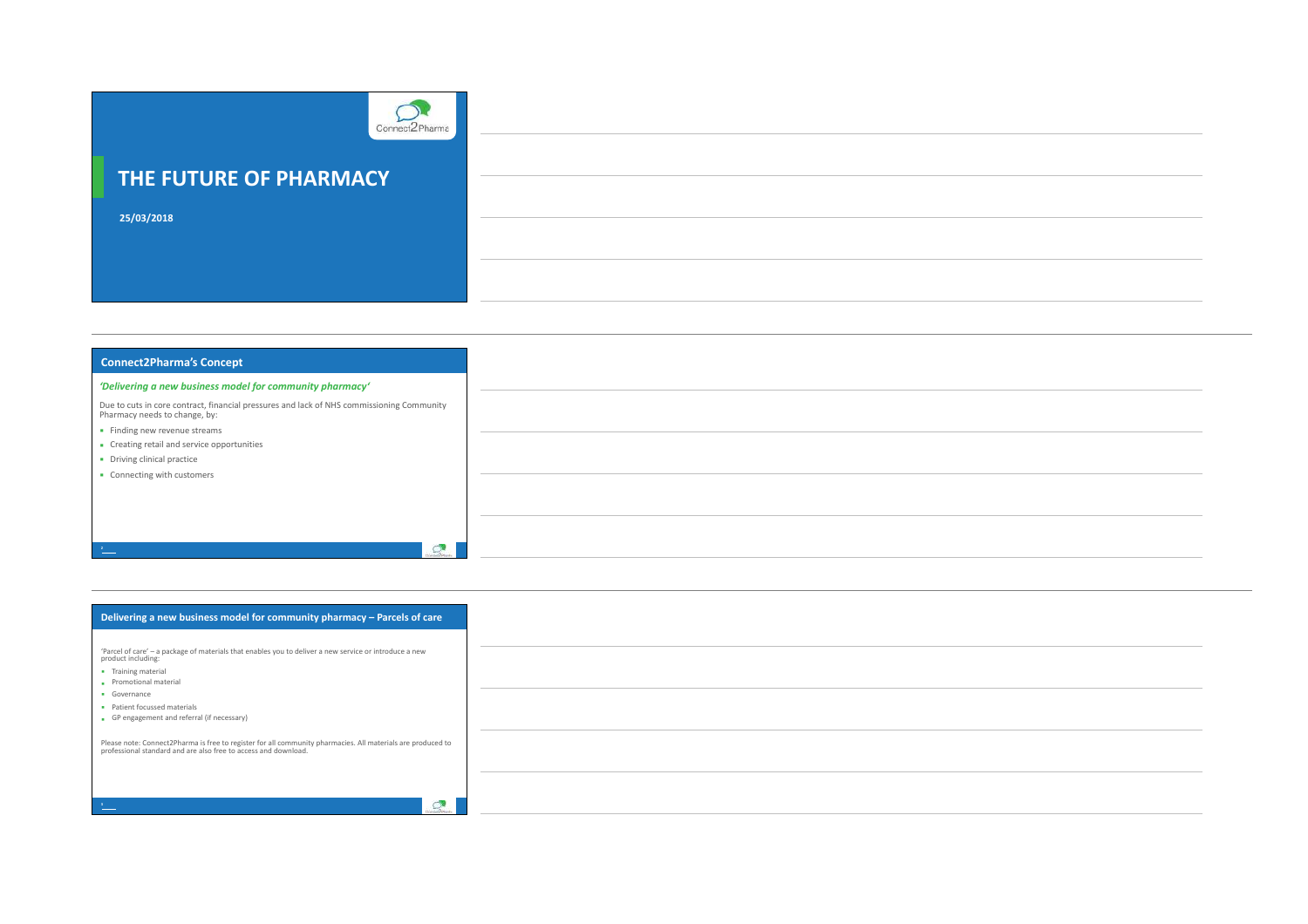



 $\circ$ 

## **What do patients say**

- Positive about the pharmacist • Respect, Confidence, Satisfaction
- 
- **Less positive about the premises** 
	- Access, availability, comfort

## • What services?

**6**

• Awareness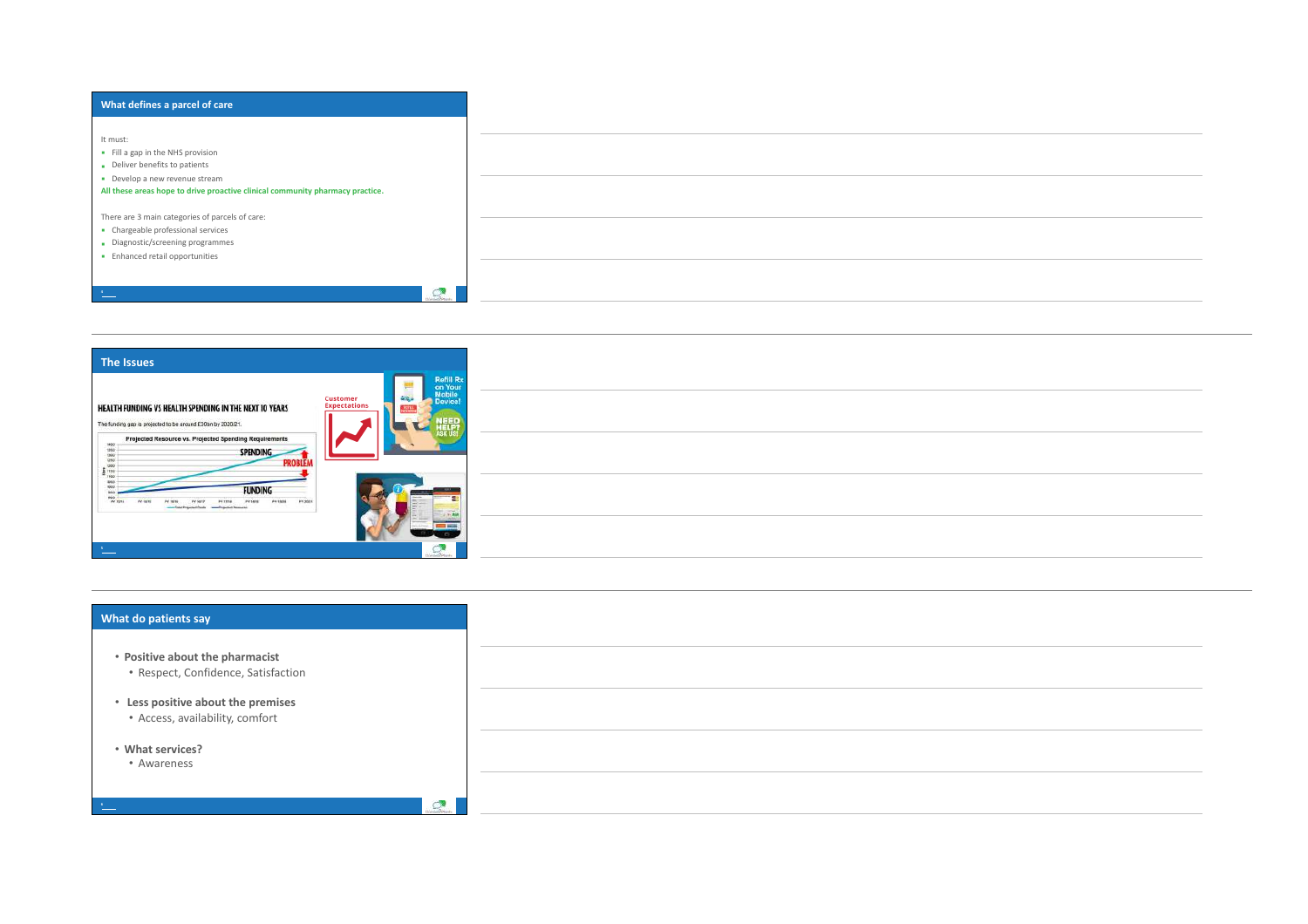| New income streams                                                                                |  |
|---------------------------------------------------------------------------------------------------|--|
| • Diagnostics<br>. What new diagnostics can you offer?<br>• Service                               |  |
| Æ<br>D<br>. What new services can you provide?<br>• Products<br>. What new products can you sell? |  |
| How can you link diagnostics to services to products to income?                                   |  |
| $\circ$                                                                                           |  |





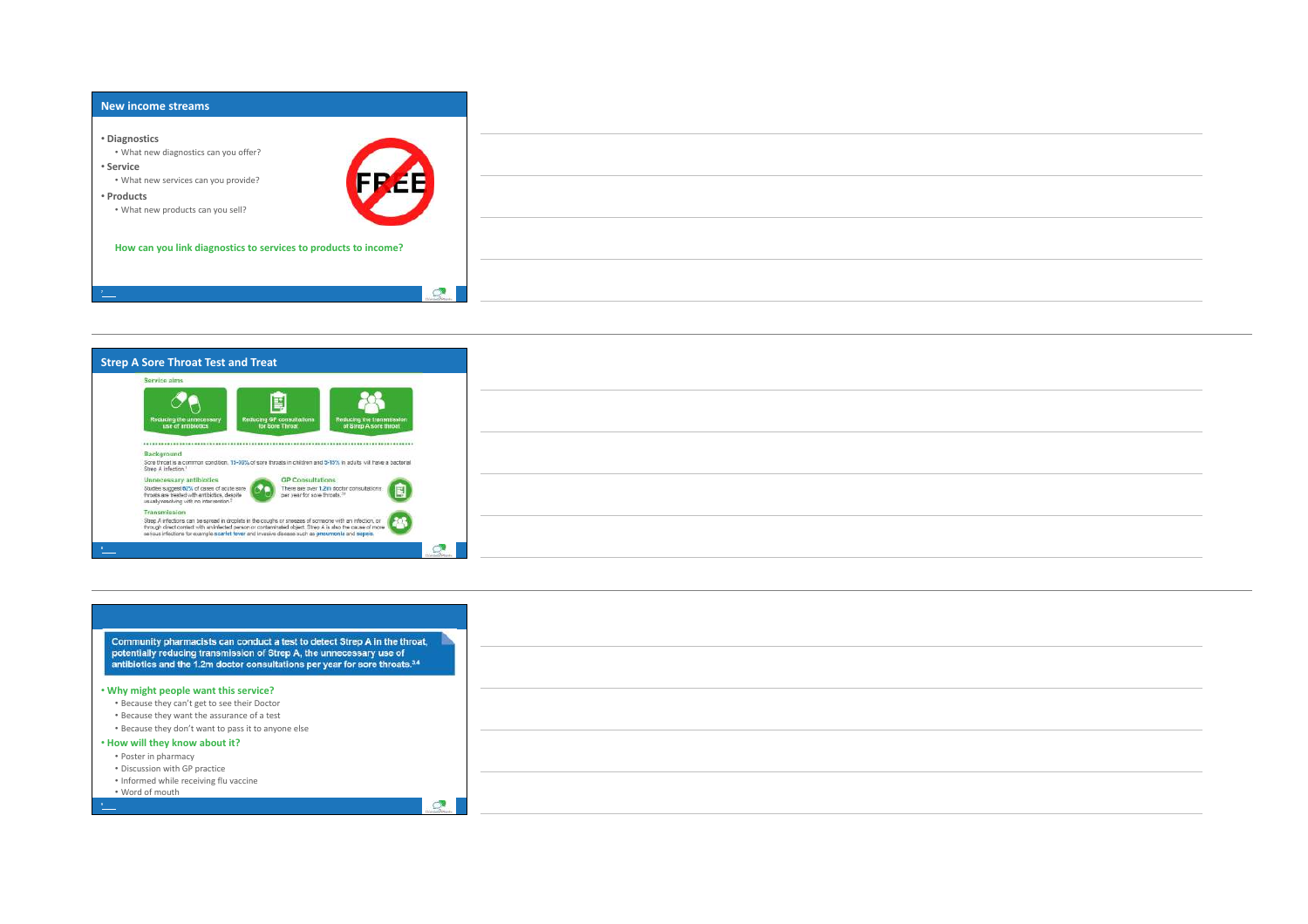



| <b>OSOM<sup>®</sup> Strep A assessment</b>                                                                                                            |
|-------------------------------------------------------------------------------------------------------------------------------------------------------|
| 1. Using the OSOM® Strep A test, how many drops of Reagent 1 and Reagent 2<br>should be added to the test tube?                                       |
| A. 3 drops of Reagent 1 and 3 drops of Reagent 2<br>B. 6 drops of Reagent 1 and 6 drops of Reagent 2                                                  |
| 2. After the addition of Reagents 1 & 2 to the test tube, the color of the solution<br>should change from ________ to _______ as an internal control. |
| A. Pink to light yellow<br>LB. light yellow to clear                                                                                                  |
|                                                                                                                                                       |
| $\frac{12}{2}$                                                                                                                                        |